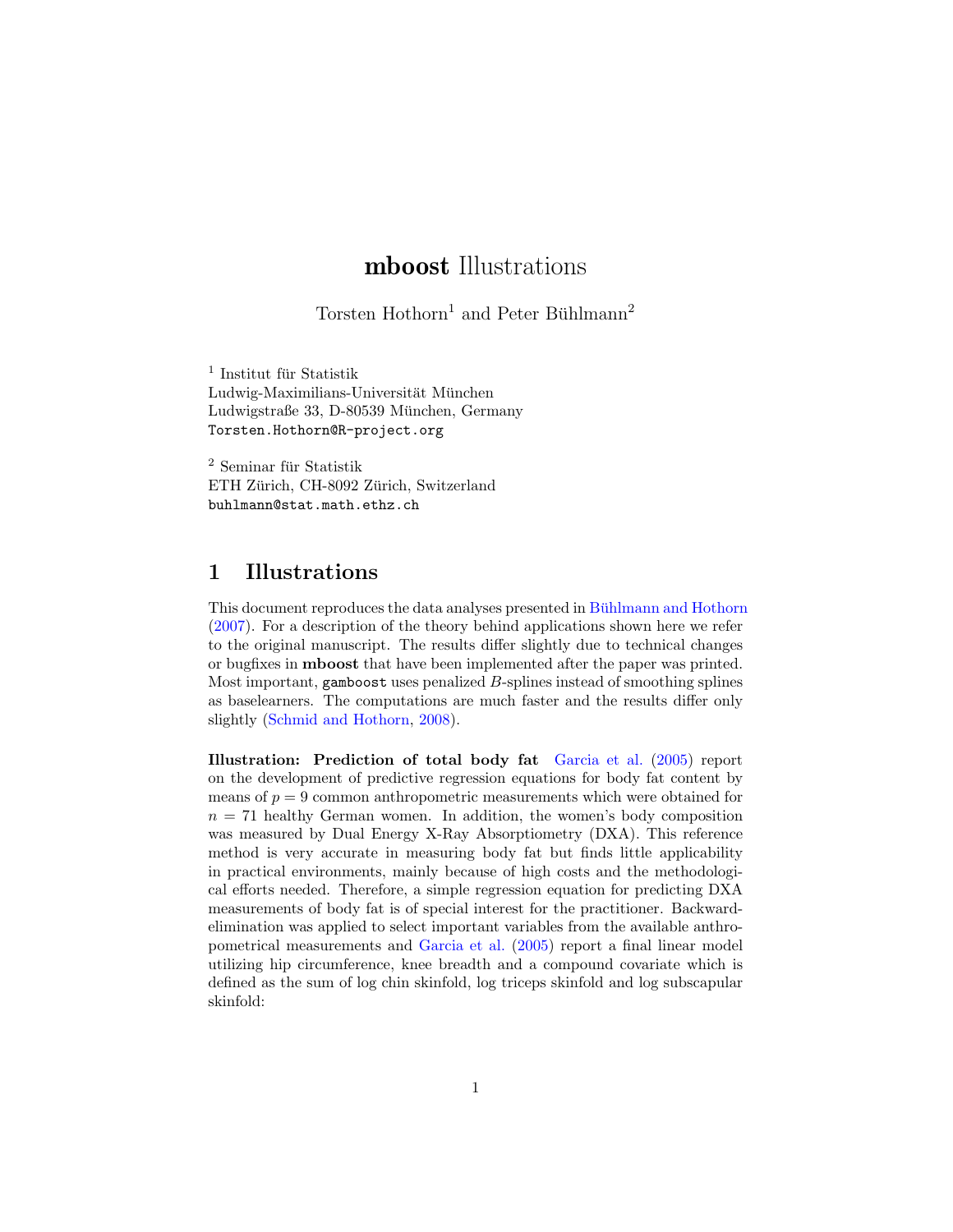R> bf\_lm <-  $lm(DEXfat \tilde{\sim} hipcirc + kneebreadth + anthro3a, data = bodyfat)$ R> coef(bf\_lm)

(Intercept) hipcirc kneebreadth anthro3a -75.23478 0.51153 1.90199 8.90964

A simple regression formula which is easy to communicate, such as a linear combination of only a few covariates, is of special interest in this application: we employ the glmboost function from package mboost to fit a linear regression model by means of  $L_2$ Boosting with componentwise linear least squares. By default, the function glmboost fits a linear model (with initial  $m_{\rm stop} = 100$  and shrinkage parameter  $\nu = 0.1$ ) by minimizing squared error (argument family = Gaussian() is the default):

R> bf\_glm <- glmboost(DEXfat  $\tilde{ }$  ., data = bodyfat, center = TRUE)

Note that, by default, the mean of the response variable is used as an offset in the first step of the boosting algorithm. We center the covariates prior to model fitting in addition. As mentioned above, the special form of the base learner, i.e., componentwise linear least squares, allows for a reformulation of the boosting fit in terms of a linear combination of the covariates which can be assessed via

```
R> coef(bf_glm)
```

| (Intercept)         | aqe         | waistcirc | hipcirc  |  |
|---------------------|-------------|-----------|----------|--|
| $-98.816608$        | 0.013602    | 0.189716  | 0.351626 |  |
| elbowbreadth        | kneebreadth | anthro3a  | anthro3b |  |
| $-0.384140$         | 1.736589    | 3.326860  | 3.656524 |  |
| anthro3c            |             |           |          |  |
| 0.595363            |             |           |          |  |
| $attr($ , "offset") |             |           |          |  |
| [1] 30.783          |             |           |          |  |
|                     |             |           |          |  |

We notice that most covariates have been used for fitting and thus no extensive variable selection was performed in the above model. Thus, we need to investigate how many boosting iterations are appropriate. Resampling methods such as cross-validation or the bootstrap can be used to estimate the out-ofsample error for a varying number of boosting iterations. The out-of-bootstrap mean squared error for 100 bootstrap samples is depicted in the upper part of Figure [1.](#page-2-0) The plot leads to the impression that approximately  $m_{\text{stop}} = 44$ would be a sufficient number of boosting iterations. In Section ??, a corrected version of the Akaike information criterion (AIC) is proposed for determining the optimal number of boosting iterations. This criterion attains its minimum for

R> mstop(aic <- AIC(bf\_glm))

[1] 45

boosting iterations, see the bottom part of Figure [1](#page-2-0) in addition. The coefficients of the linear model with  $m_{\text{stop}} = 45$  boosting iterations are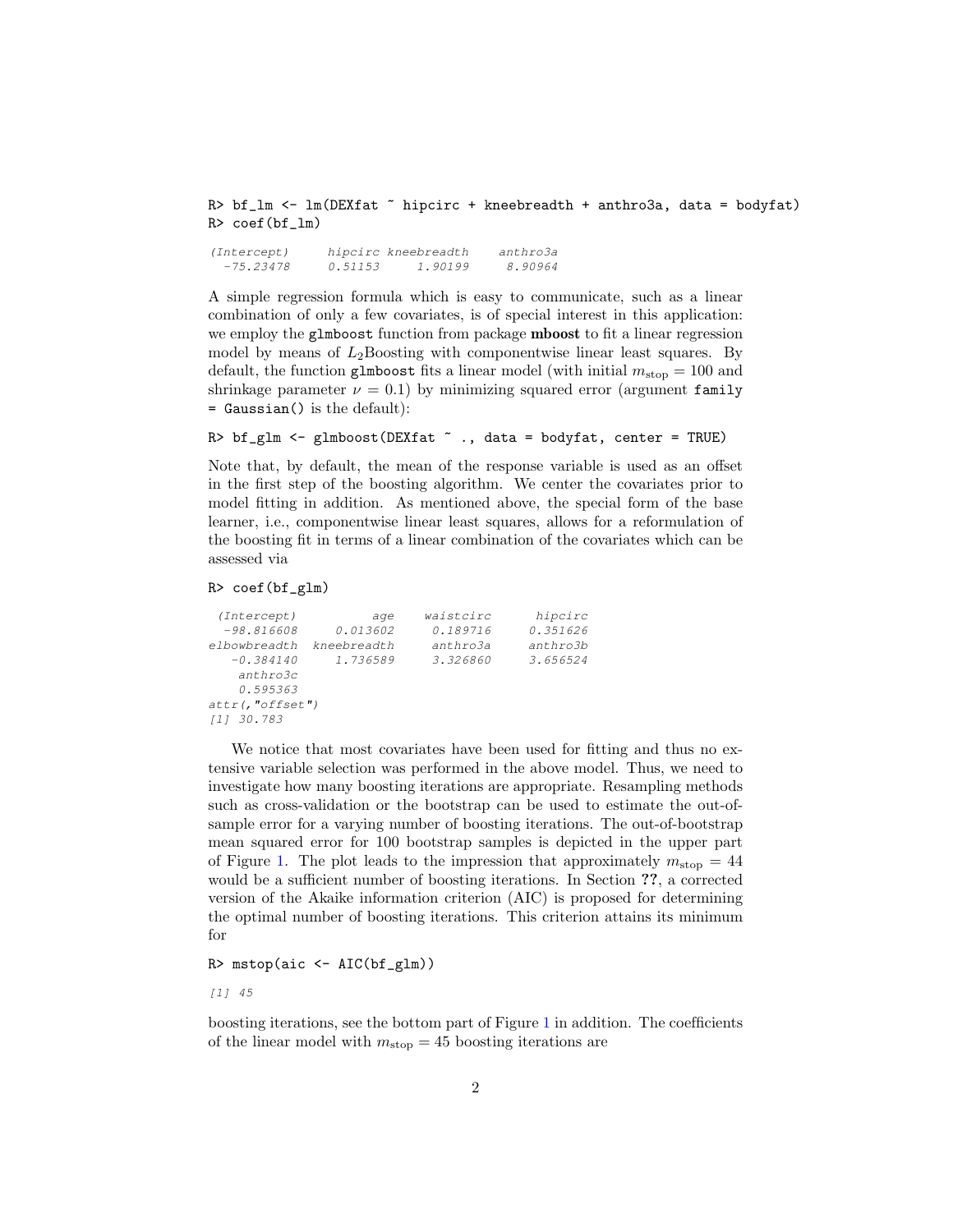

<span id="page-2-0"></span>Figure 1: bodyfat data: Out-of-bootstrap squared error for varying number of boosting iterations  $m_{\text{stop}}$  (top). The dashed horizontal line depicts the average out-of-bootstrap error of the linear model for the pre-selected variables hipcirc, kneebreadth and anthro3a fitted via ordinary least squares. The lower part shows the corrected AIC criterion.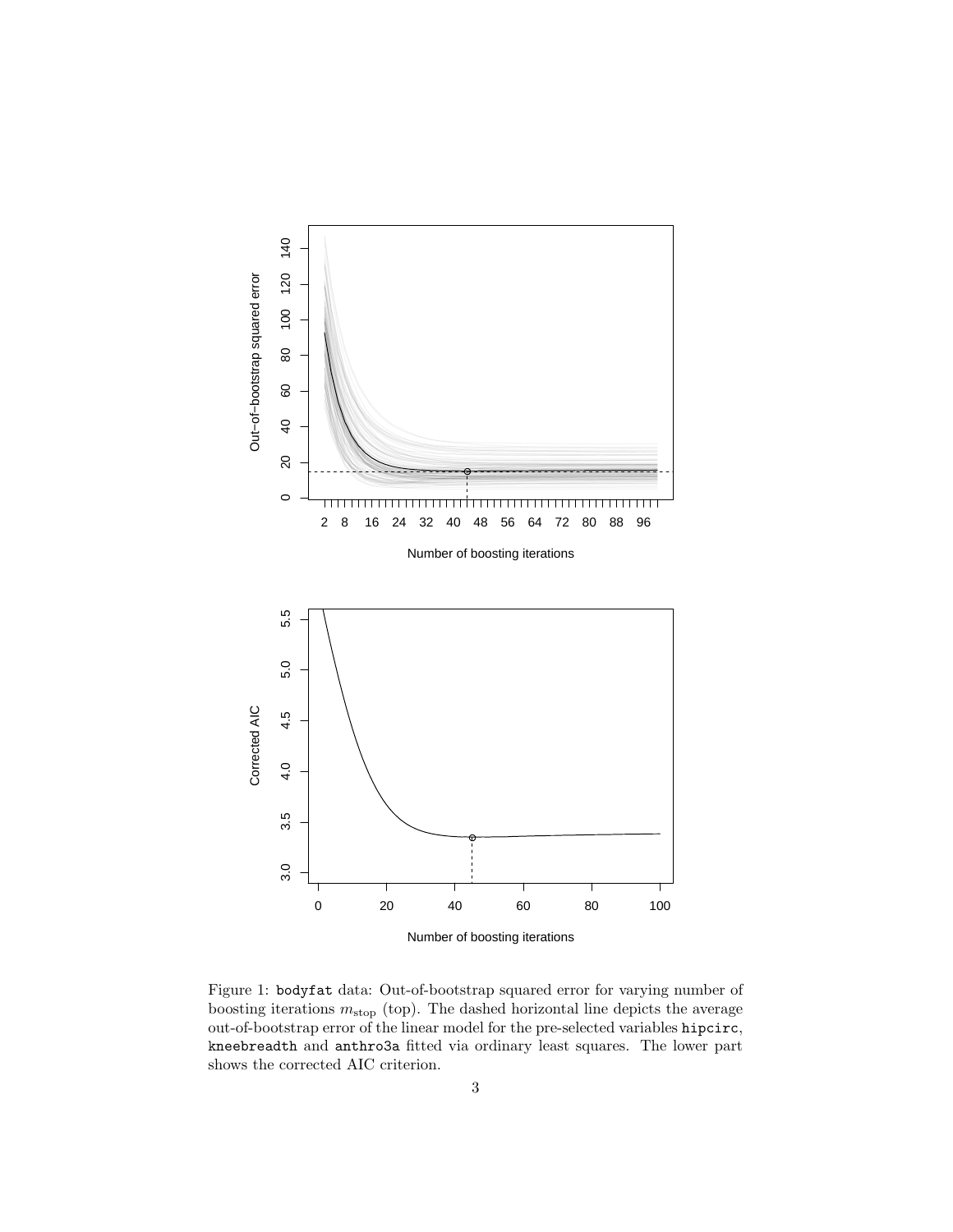#### R> coef(bf\_glm[mstop(aic)])

```
(Intercept) age waistcirc hipcirc kneebreadth
-97.8458288 0.0023271 0.1893046 0.3488781 1.5217686
  anthro3a anthro3b anthro3c
 3.3268603 3.6051548 0.5043133
attr(,"offset")
[1] 30.783
```
and thus 8 covariates have been selected for the final model (intercept equal to zero occurs here for mean centered response and predictors and hence,  $n^{-1} \sum_{i=1}^{n} Y_i =$ 30.783 is the intercept in the uncentered model). Note that the variables hipcirc, kneebreadth and anthro3a, which we have used for fitting a linear model at the beginning of this paragraph, have been selected by the boosting algorithm as well.

Illustration: Prediction of total body fat (cont.) Being more flexible than the linear model which we fitted to the bodyfat data in Section ??, we estimate an additive model using the gamboost function from mboost (first with pre-specified  $m_{\text{stop}} = 100$  boosting iterations,  $\nu = 0.1$  and squared error loss):

R> bf\_gam <- gamboost(DEXfat ~ ., data = bodyfat, baselearner = "bss")

The degrees of freedom in the componentwise smoothing spline base procedure can be defined by the dfbase argument, defaulting to 4.

We can estimate the number of boosting iterations  $m_{\text{stop}}$  using the corrected AIC criterion described in Section ?? via

 $R$ > mstop(aic <- AIC(bf\_gam))

[1] 46

Similar to the linear regression model, the partial contributions of the covariates can be extracted from the boosting fit. For the most important variables, the partial fits are given in Figure [2](#page-4-0) showing some slight non-linearity, mainly for kneebreadth.

Illustration: Prediction of total body fat (cont.) Such transformations and estimation of a corresponding linear model can be done with the glmboost function, where the model formula performs the computations of all transformations by means of the bs (B-spline basis) function from the package splines. First, we set up a formula transforming each covariate

#### R> bsfm

```
DEXfat \sim bs(age) + bs(waistcirc) + bs(hipcirc) + bs(elbowbreadth) +
    bs(kneebreadth) + bs(anthro3a) + bs(anthro3b) + bs(anthro3c) +
    bs(anthro4)
```
and then fit the complex linear model by using the glmboost function with initial  $m_{\text{stop}} = 5000$  boosting iterations: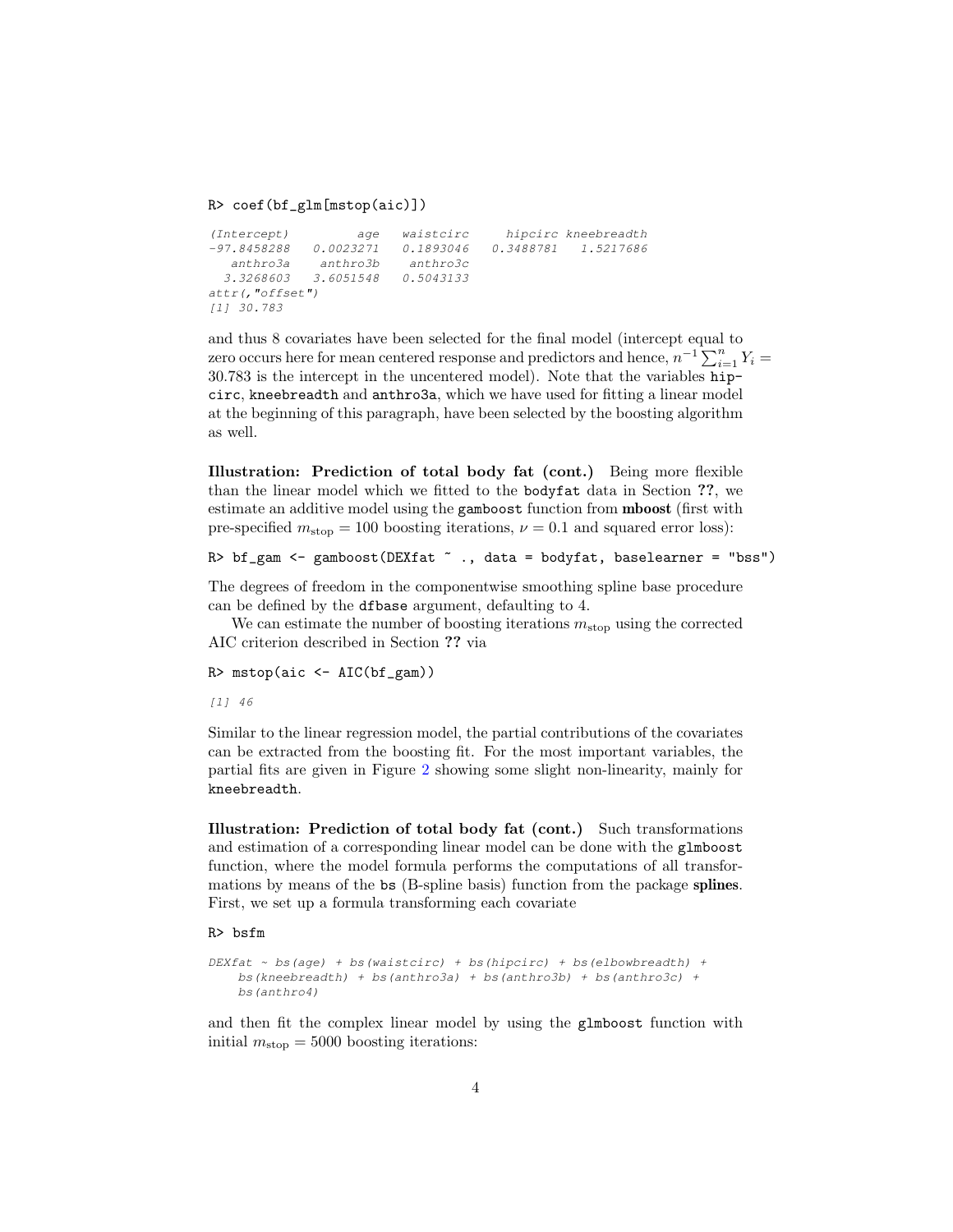

<span id="page-4-0"></span>Figure 2: bodyfat data: Partial contributions of four covariates in an additive model (without centering of estimated functions to mean zero).

```
R> ctrl <- boost_control(mstop = 5000)
R> bf_bs <- glmboost(bsfm, data = bodyfat, control = ctrl)
R> mstop(aic <- AIC(bf_bs))
```
#### [1] 136

The corrected AIC criterion (see Section ??) suggests to stop after  $m_{\text{stop}} =$ 136 boosting iterations and the final model selects 17 (transformed) predictor variables. Again, the partial contributions of each of the 9 original covariates can be computed easily and are shown in Figure [3](#page-9-0) (for the same variables as in Figure [2\)](#page-4-0). Note that the depicted functional relationship derived from the model fitted above (Figure [3\)](#page-9-0) is qualitatively the same as the one derived from the additive model (Figure [2\)](#page-4-0).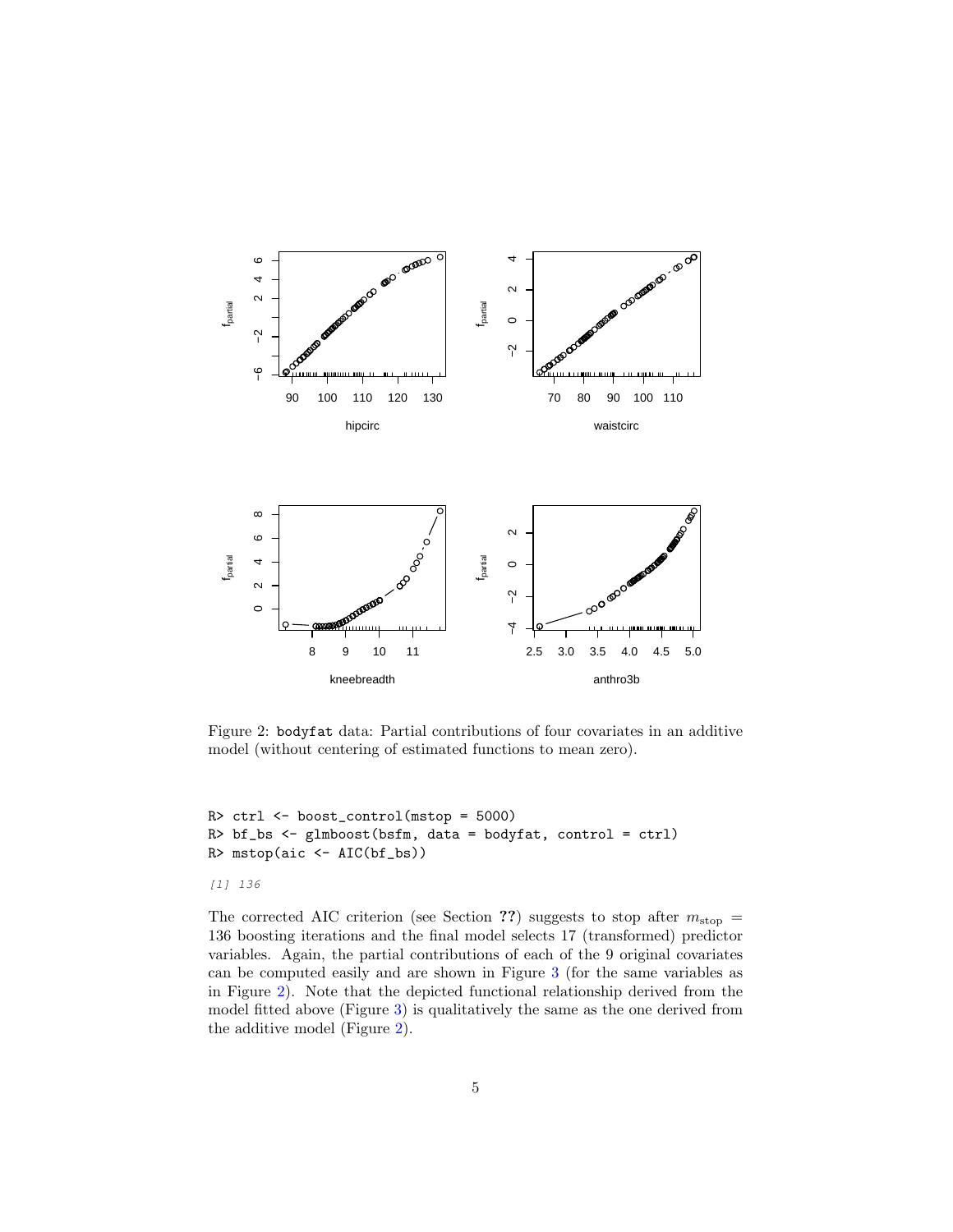Illustration: Breast cancer subtypes Variable selection is especially important in high-dimensional situations. As an example, we study a binary classification problem involving  $p = 7129$  gene expression levels in  $n = 49$  breast cancer tumor samples (data taken from [West et al.,](#page-13-3) [2001\)](#page-13-3). For each sample, a binary response variable describes the lymph node status (25 negative and 24 positive).

The data are stored in form of an *exprSet* object westbc (see [Gentleman](#page-13-4) [et al.,](#page-13-4) [2004\)](#page-13-4) and we first extract the matrix of expression levels and the response variable:

```
R> ### extract matrix of expression levels and binary response
R> x <- t(exprs(westbc))
R> y <- pData(westbc)$nodal.y
```
We aim at using  $L_2$ Boosting for classification, see Section ??, with classical AIC based on the binomial log-likelihood for stopping the boosting iterations. Thus, we first transform the factor  $y$  to a numeric variable with  $0/1$  coding:

```
R> ### numeric 0/1 response variable
R> yfit \leq as.numeric(y) - 1
```
The general framework implemented in mboost allows us to specify the negative gradient (the ngradient argument) corresponding to the surrogate loss function, here the squared error loss implemented as a function rho, and a different evaluating loss function (the loss argument), here the negative binomial log-likelihood, with the Family function as follows:

```
R> ### L2 boosting for classification with response in 0/1
R> ### and binomial log-likelihood as loss function
R> ### ATTENTION: use offset = 1/2 instead of 0!!!
R> rho <- function(y, f, w = 1) {
         p \leftarrow p \max(p \min(1 - 1e^{-5}, f), 1e^{-5})-y * log(p) - (1 - y) * log(1 - p)}
R> ngradient <- function(y, f, w = 1) y - f
R> offset \leq function(y, w) weighted.mean(y, w)
R> L2fm <- Family(ngradient = ngradient,
                     loss = rho, offset = offset)
```
The resulting object (called L2fm), bundling the negative gradient, the loss function and a function for computing an offset term (offset), can now be passed to the glmboost function for boosting with componentwise linear least squares (here initial  $m_{\text{stop}} = 200$  iterations are used):

```
R> ### fit a linear model with initial mstop = 200 boosting iterations
R> ctrl <- boost_control(mstop = 200)
R> west_glm <- glmboost(x, yfit, family = L2fm, center = TRUE,
                          control = ctrl)
```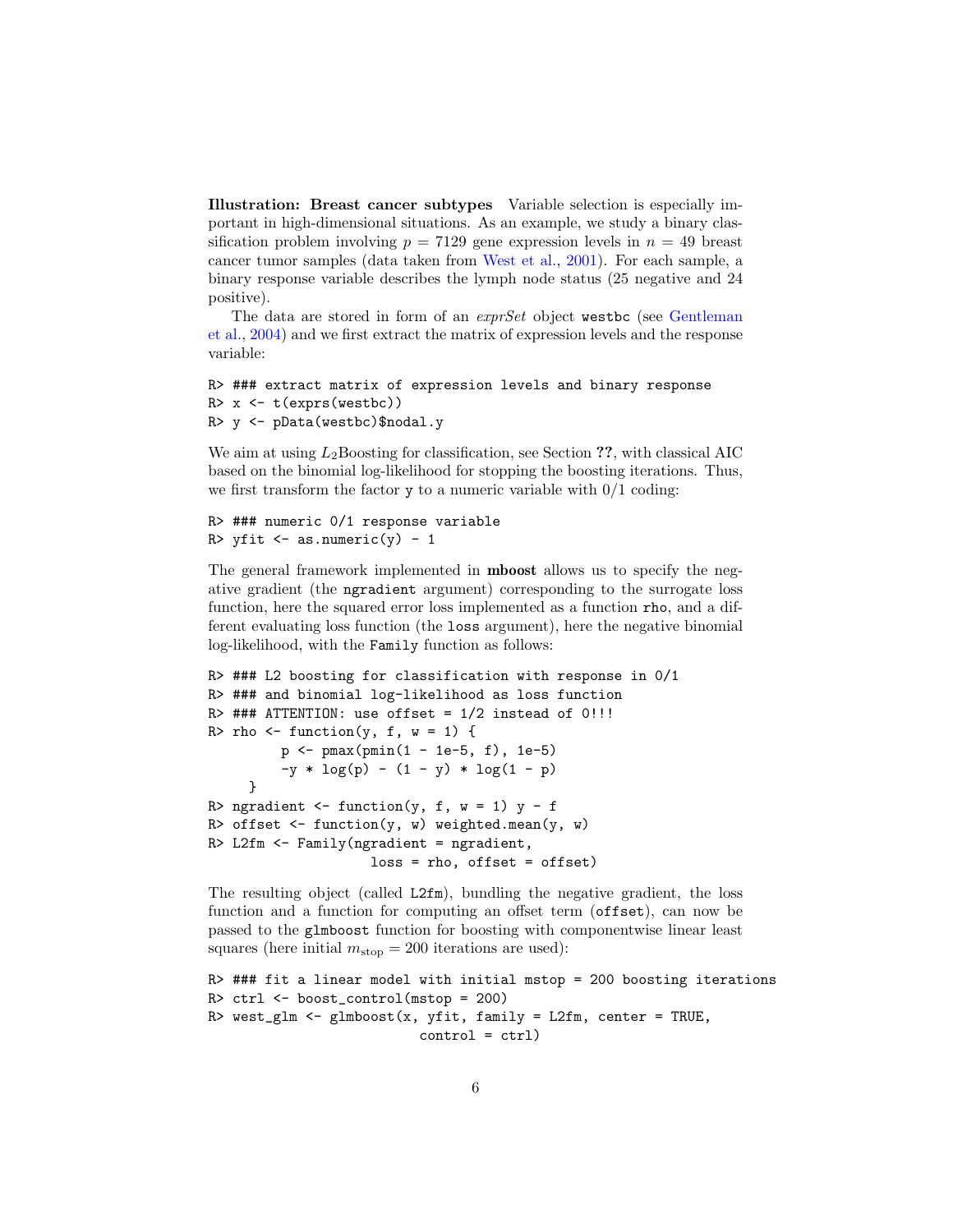Fitting such a linear model to  $p = 7129$  covariates for  $n = 49$  observations takes about 0.2 seconds on a medium scale desktop computer (Intel Pentium 4, 2.8GHz). Thus, this form of estimation and variable selection is computationally very efficient.

The question how to choose  $m_{\rm stop}$  can be addressed by the classical AIC criterion as follows

```
R> ### evaluate AIC based on binomial log-likelihood for _all_ boosting
R> ### iterations m = 1, \ldots, mstop = 200
R> aic <- AIC(west_glm, method = "classical")
R> ### where should one stop? mstop = 108 or 107
R> mstop(aic)
```
[1] 100

where the AIC is computed as  $-2(\text{log-likelihood}) + 2(\text{degrees of freedom}) = 2$ (evaluating loss)  $+2$  (degrees of freedom), see Formula  $(??)$ . The notion of degrees of freedom is discussed in Section ??.

Figure [4](#page-10-0) shows the AIC curve depending on the number of boosting iterations. When we stop after  $m_{\text{stop}} = 100$  boosting iterations, we obtain 33 genes with non-zero regression coefficients whose standardized values  $\hat{\beta}^{(j)}\sqrt{\widehat{\text{Var}}(X^{(j)})}$ are depicted in the left panel of Figure [4.](#page-10-0)

Of course, we could also use BinomialBoosting for analyzing the data: the computational CPU time would be of the same order of magnitude, i.e., only a few seconds.

Illustration: Wisconsin prognostic breast cancer Prediction models for recurrence events in breast cancer patients based on covariates which have been computed from a digitized image of a fine needle aspirate of breast tissue (those measurements describe characteristics of the cell nuclei present in the image) have been studied by [Street et al.](#page-13-5) [\(1995\)](#page-13-5) (the data is part of the UCI repository [Blake and Merz,](#page-13-6) [1998\)](#page-13-6).

We first analyze this data as a binary prediction problem (recurrence vs. nonrecurrence) and later in Section ?? by means of survival models. We are faced with many covariates  $(p = 32)$  for a limited number of observations without missing values  $(n = 194)$ , and variable selection is an important issue. We can choose a classical logistic regression model via AIC in a stepwise algorithm as follows

```
R> ### remove missing values and time variable
R> cc <- complete.cases(wpbc)
R> wpbc2 <- wpbc[cc, colnames(wpbc) != "time"]
R> ### fit logistic regression model
R> wpbc_step <- step(glm(status \tilde{ } ., data = wpbc2, family = binomial()), trace = 0)
```
The final model consists of 16 parameters with

```
R> logLik(wpbc_step)
```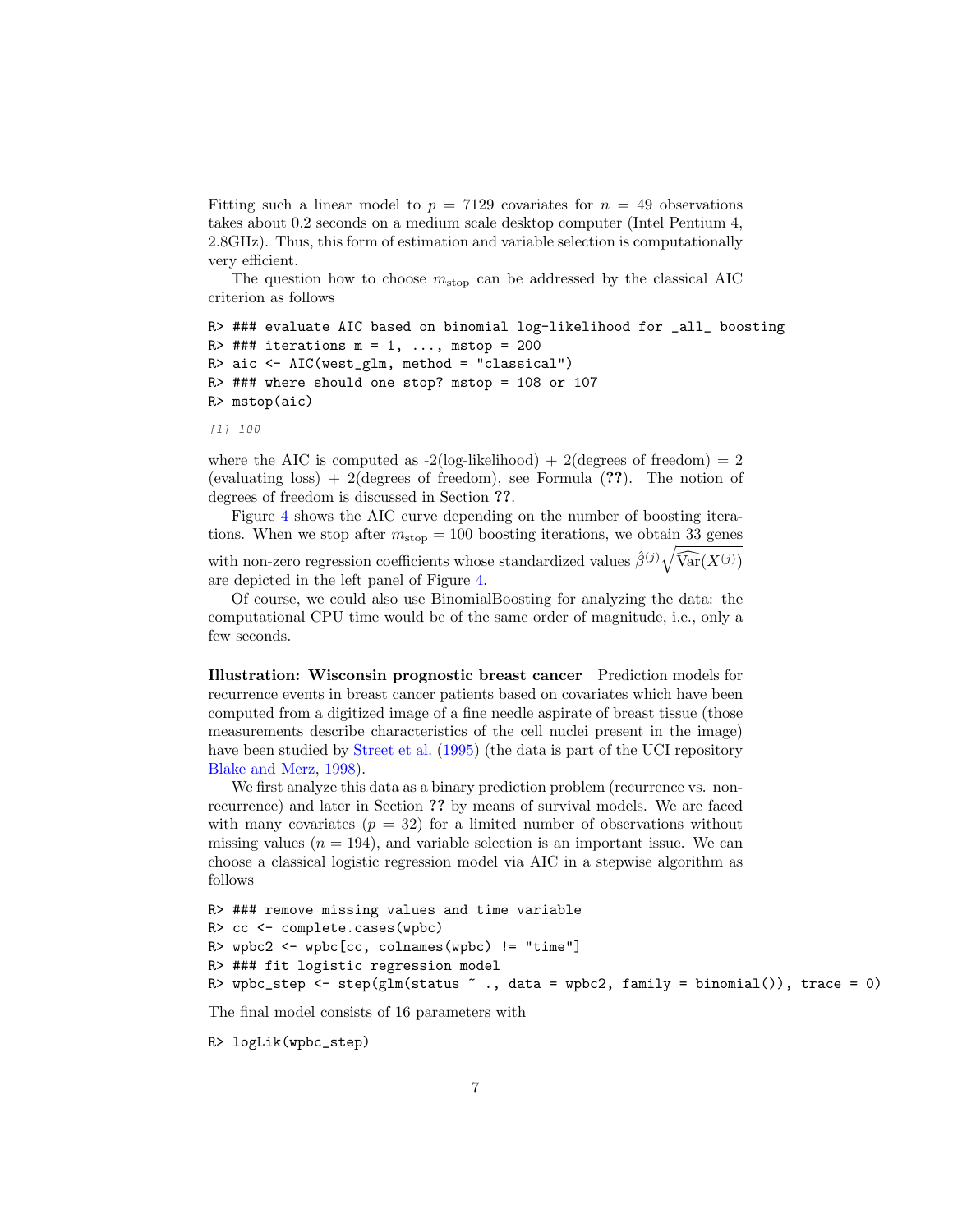'log Lik.' -80.13 (df=16)

#### R> AIC(wpbc\_step)

[1] 192.26

and we want to compare this model to a logistic regression model fitted via gradient boosting. We simply select the Binomial family (with default offset of  $1/2 \log(\hat{p}/(1-\hat{p}))$ , where  $\hat{p}$  is the empirical proportion of recurrences) and we initially use  $m_{\text{stop}} = 500$  boosting iterations

```
R> ### fit logistic regression model via gradient boosting
R> ctrl <- boost_control(mstop = 500)
R> wpbc_glm <- glmboost(status \tilde{ } ., data = wpbc2, family = Binomial(),
                           center = TRUE, control = ctrl)
```
The classical AIC criterion  $(-2 \log-11 \times 10^2 + 2 \cdot d)$  suggests to stop after

```
R> aic <- AIC(wpbc_glm, "classical")
R> aic
```

```
[1] 198.44
Optimal number of boosting iterations: 260
Degrees of freedom (for mstop = 260): 7.0319
```
boosting iterations. We now restrict the number of boosting iterations to  $m_{\rm stop} = 260$  and then obtain the estimated coefficients via

```
R> ### fit with new mstop
R> wpbc_glm <- wpbc_glm[mstop(aic)]
R> coef(wpbc_glm)[abs(coef(wpbc_glm)) > 0]
```

| (Intercept)     | mean_texture     | mean_symmetry                 |
|-----------------|------------------|-------------------------------|
| $2.3013e-01$    | $-2.4215e-02$    | $-3.3878e+00$                 |
| mean fractaldim | SE texture       | SE_perimeter                  |
| $-2.0321e+01$   | $-2.6603e-02$    | 4.0908e-02                    |
| SE_compactness  |                  | SE_concavity SE_concavepoints |
| 7.0280e+00      | $-4.6303e+00$    | $-1.5737e+01$                 |
| $SE$ _symmetry  | worst radius     | worst perimeter               |
| $2.8601e+00$    | $1.7777e - 02$   | $1.2639e - 03$                |
| worst area      | worst_smoothness | tsize                         |
| $1.5854e - 04$  | 8.8372e+00       | $3.1014e - 02$                |
| pnodes          |                  |                               |
| 2.5981e-02      |                  |                               |

(because of using the offset-value  $\hat{f}^{[0]}$ , we have to add the value  $\hat{f}^{[0]}$  to the reported intercept estimate above for the logistic regression model).

A generalized additive model adds more flexibility to the regression function but is still interpretable. We fit a logistic additive model to the wpbc data as follows:

```
R> wpbc_gam <- gamboost(status ~ ., data = wpbc2, family = Binomial(), baselearner = "bss")
R> mopt <- mstop(aic <- AIC(wpbc_gam, "classical"))
R> aic
```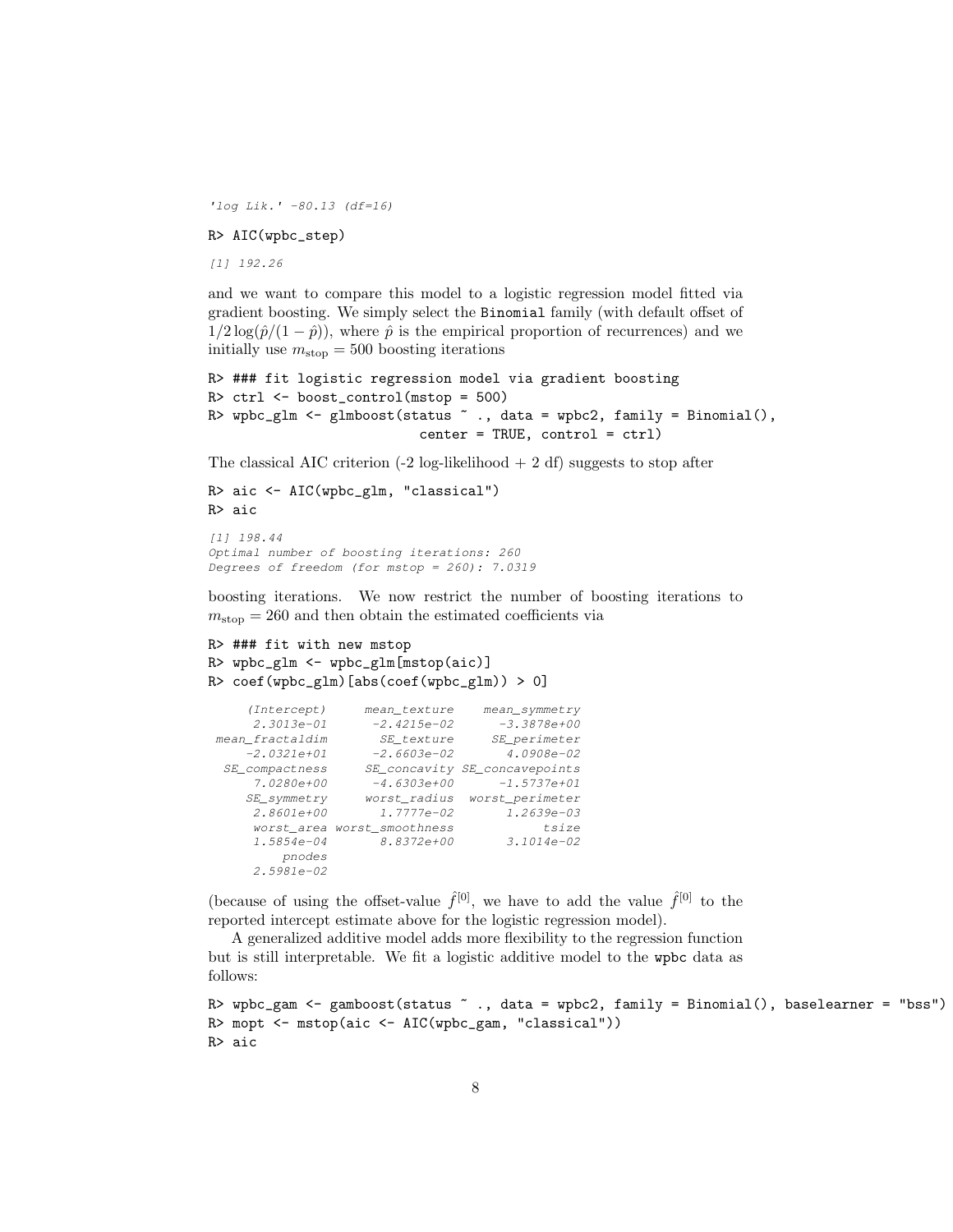[1] 196.46 Optimal number of boosting iterations: 84 Degrees of freedom (for mstop =  $84$ ): 13.715

This model selected 18 out of 32 covariates. The partial contributions of the four most important variables are depicted in Figure [5](#page-11-0) indicating a remarkable degree of non-linearity.

Illustration: Wisconsin prognostic breast cancer (cont.) Instead of the binary response variable describing the recurrence status, we make use of the additionally available time information for modeling the time to recurrence, i.e., all observations with non-recurrence are censored. First, we calculate IPC weights

```
R> library("survival")
R> ### calculate IPC weights
R> censored <- wpbc$status == "R"
R> iw <- IPCweights(Surv(wpbc$time, censored))
R> wpbc3 <- wpbc[, names(wpbc) != "status"]
```
and fit a weighted linear model by boosting with componentwise linear weighted least squares as base procedure:

```
R> ctrl <- boost_control(mstop = 500)
R> wpbc_surv <- glmboost(log(time) \tilde{ } ., data = wpbc3,
                        weights = iw, center = TRUE, control = ctrl)R> mstop(aic <- AIC(wpbc_surv))
[1] 106
R> wpbc_surv <- wpbc_surv[mstop(aic)]
The following variables have been selected for fitting
R> names(coef(wpbc_surv)[abs(coef(wpbc_surv)) > 0])
```

```
[1] "(Intercept)" "mean_radius"
[3] "mean_texture" "mean_smoothness"
[5] "mean_symmetry" "SE_texture"
[7] "SE_smoothness" "SE_concavepoints"
[9] "SE_symmetry" "worst_concavepoints"
[11] "pnodes"
```
and the fitted values are depicted in Figure [6,](#page-12-0) showing a reasonable model fit.

Alternatively, a Cox model with linear predictor can be fitted using  $L_2$ Boosting by implementing the negative gradient of the partial likelihood (see [Ridgeway](#page-13-7) [\(1999\)](#page-13-7)) via

```
R> glmboost(Surv(wpbc$time, wpbc$status == "R") \tilde{ }.,
         data = wpbc, family = CoxPH(), center = TRUE)
```
For more examples, such as fitting an additive Cox model using mboost, see (Hothorn and Bühlmann,  $2006$ ).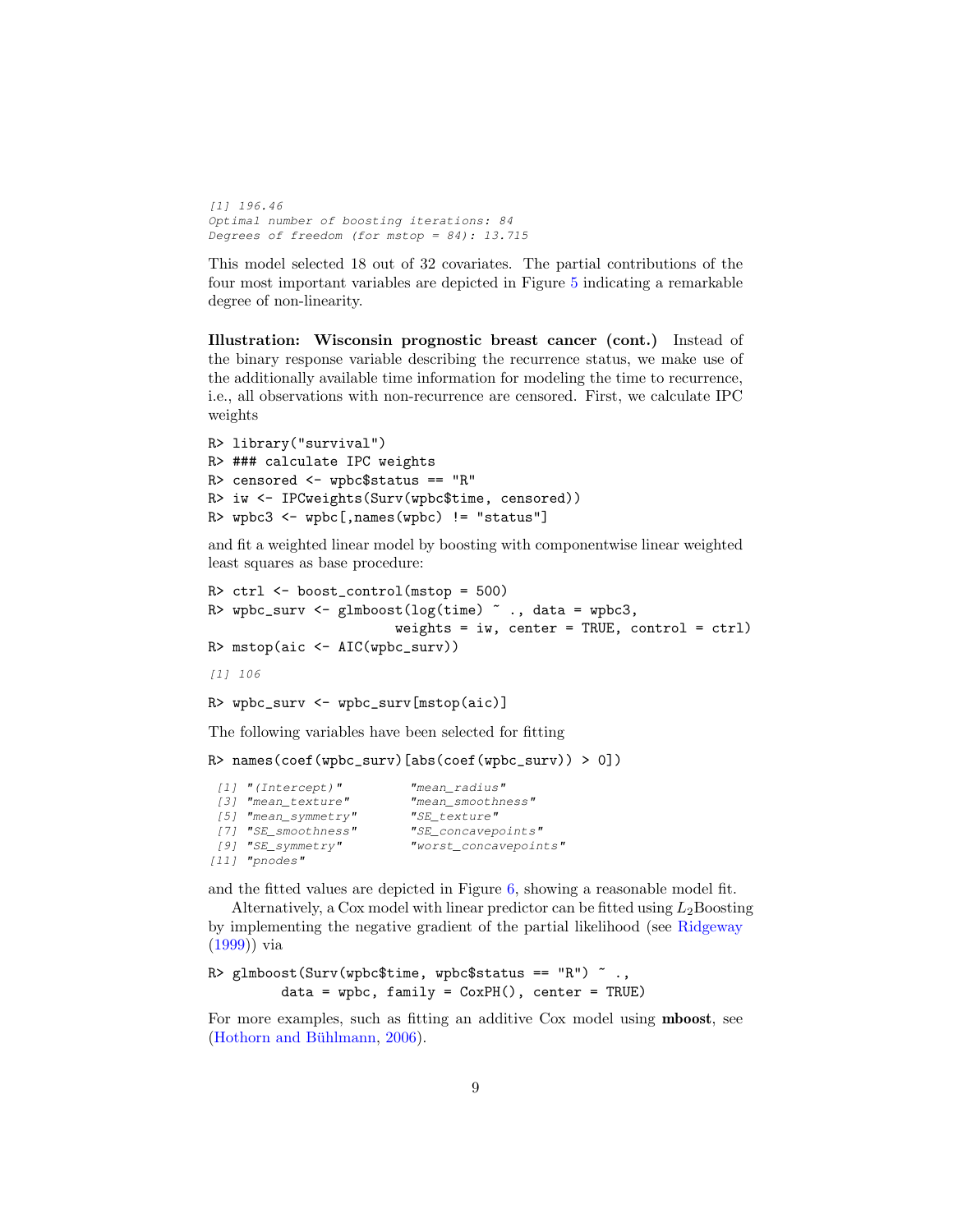

<span id="page-9-0"></span>Figure 3: bodyfat data: Partial fits for a linear model fitted to transformed covariates using B-splines (without centering of estimated functions to mean zero).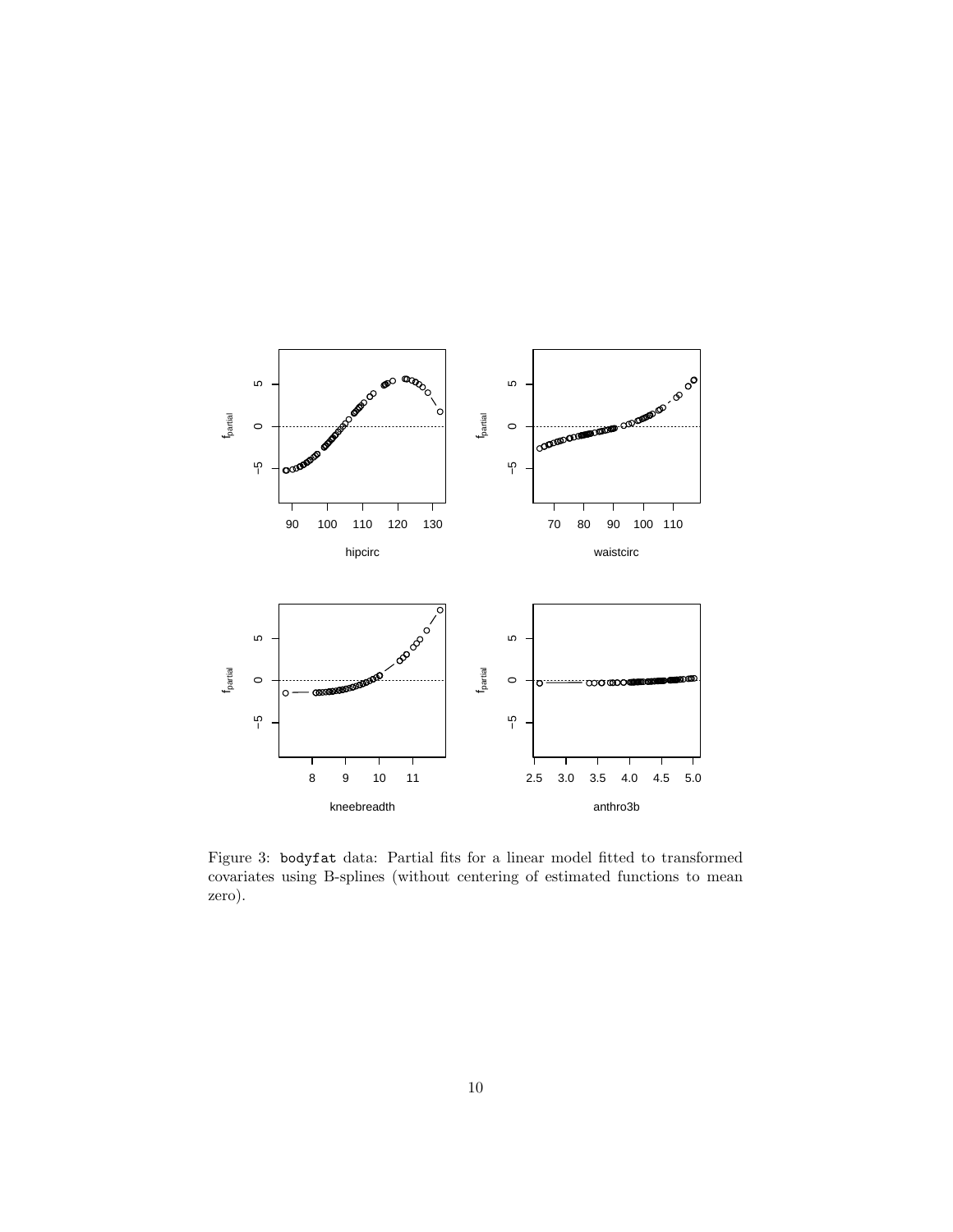

<span id="page-10-0"></span>Figure 4: westbc data: Standardized regression coefficients  $\hat{\beta}^{(j)}\sqrt{\widehat{\text{Var}}(X^{(j)})}$ (left panel) for  $m_{\rm stop} = 100$  determined from the classical AIC criterion shown in the right panel.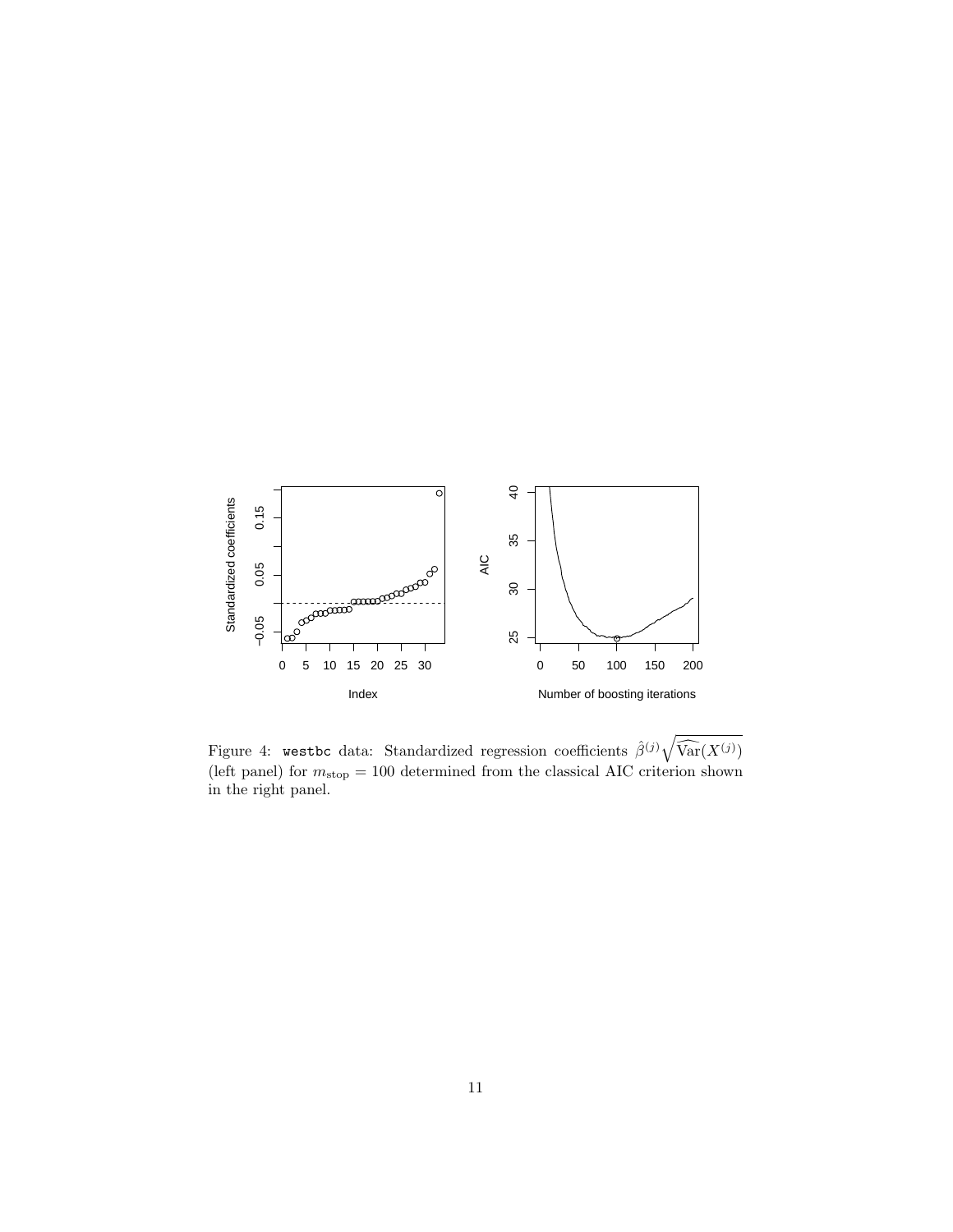

<span id="page-11-0"></span>Figure 5: wpbc data: Partial contributions of four selected covariates in an additive logistic model (without centering of estimated functions to mean zero).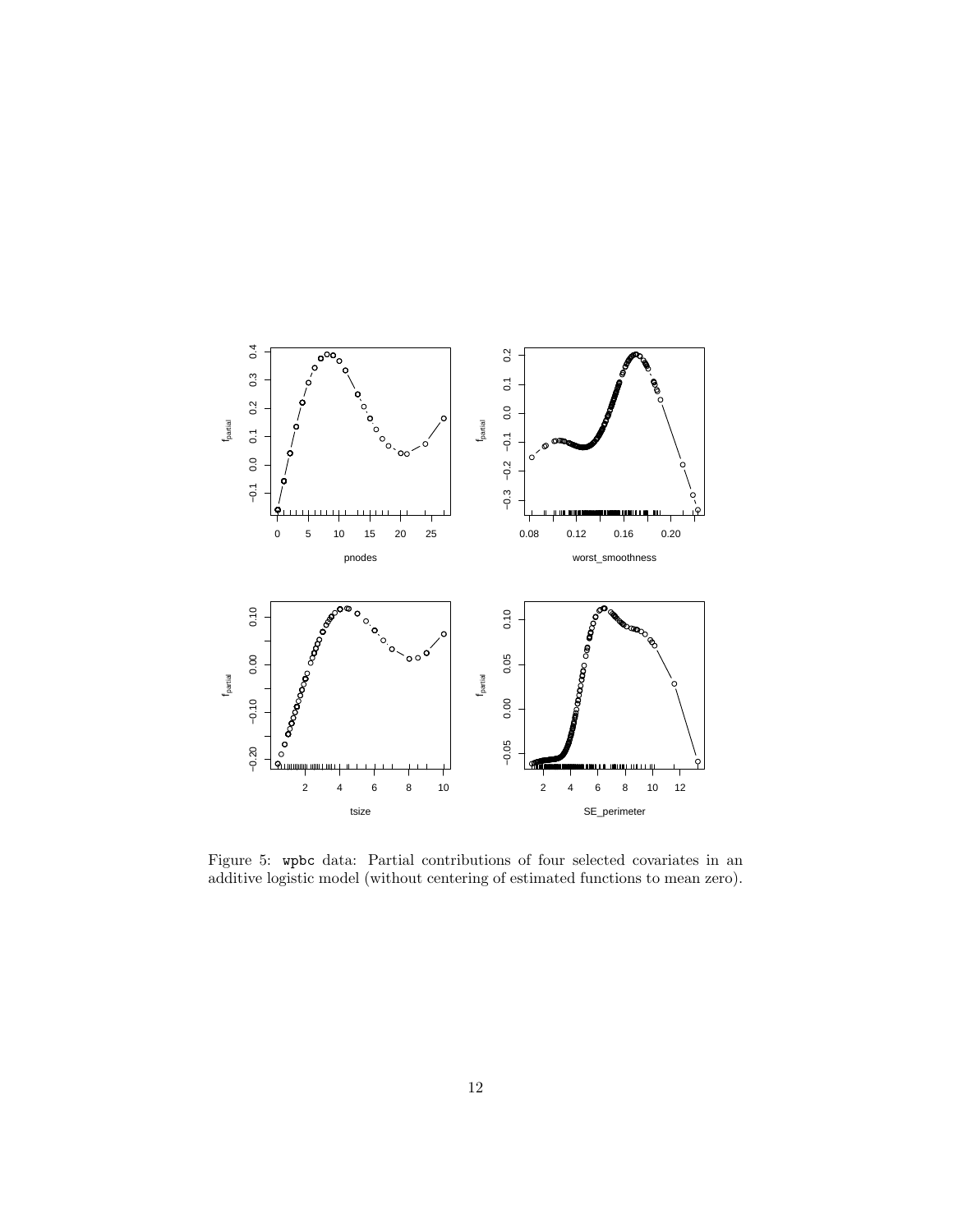

<span id="page-12-0"></span>Figure 6: wpbc data: Fitted values of an IPC-weighted linear model, taking both time to recurrence and censoring information into account. The radius of the circles is proportional to the IPC weight of the corresponding observation, censored observations with IPC weight zero are not plotted.